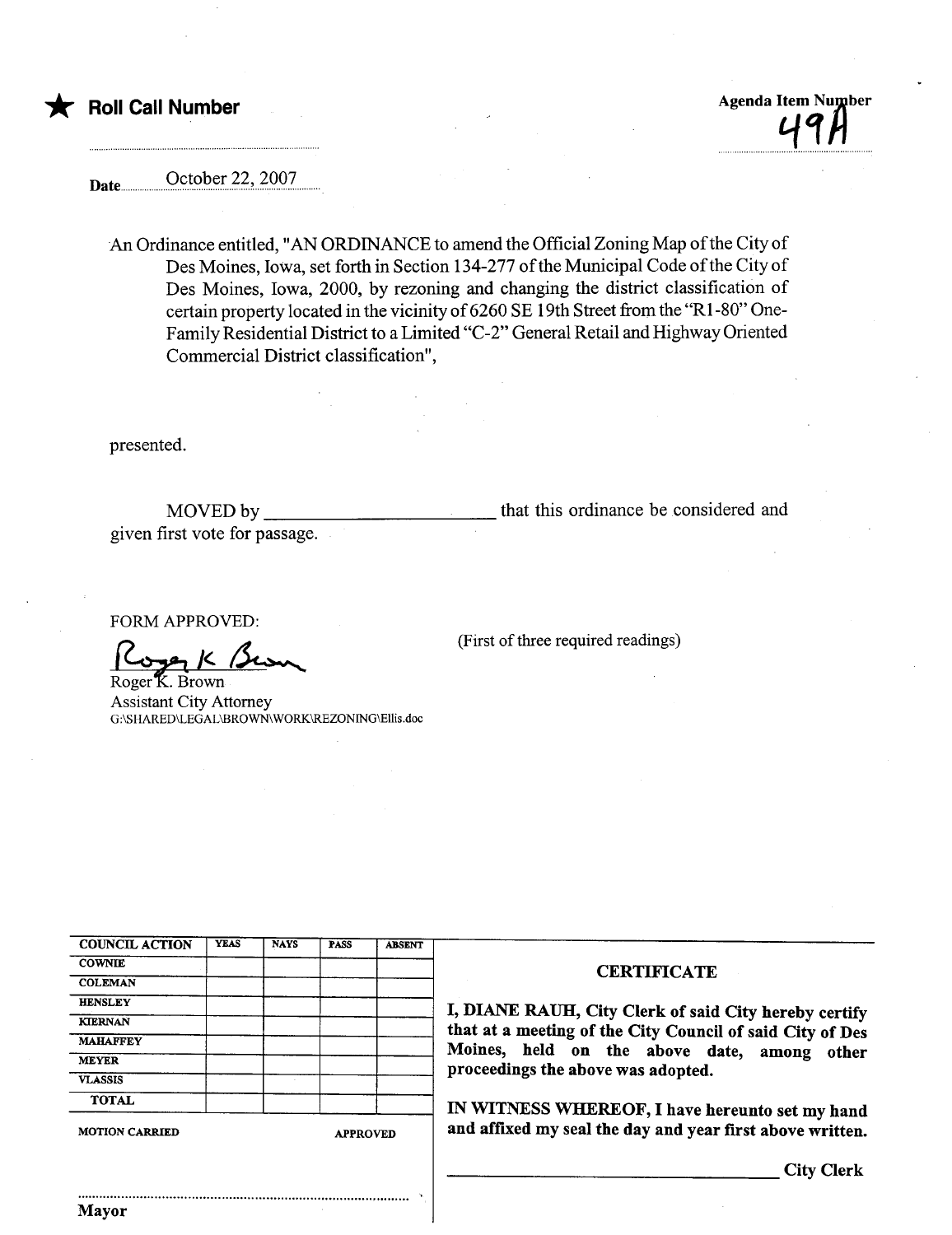## ORDINANCE NO.

AN ORDINANCE to amend the Official Zoning Map of the City of Des Moines, Iowa, set forth in Section 134-277 of the Municipal Code of the City of Des Moines, Iowa, 2000, by rezoning and changing the district classification of certain property located in the vicinity of 6260 SE 19th Street from the "Rl-80" One-Family Residential District to a Limited "C-2" General Retail and Highway Oriented Commercial District classification.

Be It Ordained by the City Council of the City of Des Moines, Iowa:

Section 1. That the Official Zoning Map of the City of Des Moines, Iowa, set forth in

Section 134-277 of the Municipal Code of the City of Des Moines, Iowa, 2000, be and the same is

hereby amended by rezoning and changing the district classification of certain property located in the

vicinity of 6260 SE 19th Street, more fully described as follows, from the "Rl-80" One-Family

Residential District to a Limited "C-2" General Retail and Highway Oriented Commercial District

classification:

Lot 42, except that part of Lot 42 lying South of a line commencing on the West line of said Lot 42 at a point 30.8 feet North of the Southwest comer of said Lot 42, and extending to a point on the East line of said Lot 42 located 28.3 feet North of the Southeast corner of said Lot 42, now comprising a part of E. Army Post Road; Lot 43 except the South 28.23 feet; and Lot 44, all in New Hope, an Official Plat, now included in and forming a par of the City of Des Moines, Polk County, Iowa (hereinafter referred to as the "Property").

Sec. 2. That this ordinance and the zoning granted by the terms hereof are subject to the

following imposed additional conditions which have been agreed to and accepted by execution of an

Acceptance of Rezoning Ordinance by all owners of said property and are binding upon the owners

and their successors, heirs, and assigns as follows:

- A. The following uses of structues and land shall be prohibited upon the Property:
	- (1) Adult entertainment businesses;
	- (2) Vehicle display lots and used car sales lots;
	- (3) Taverns and nightclubs;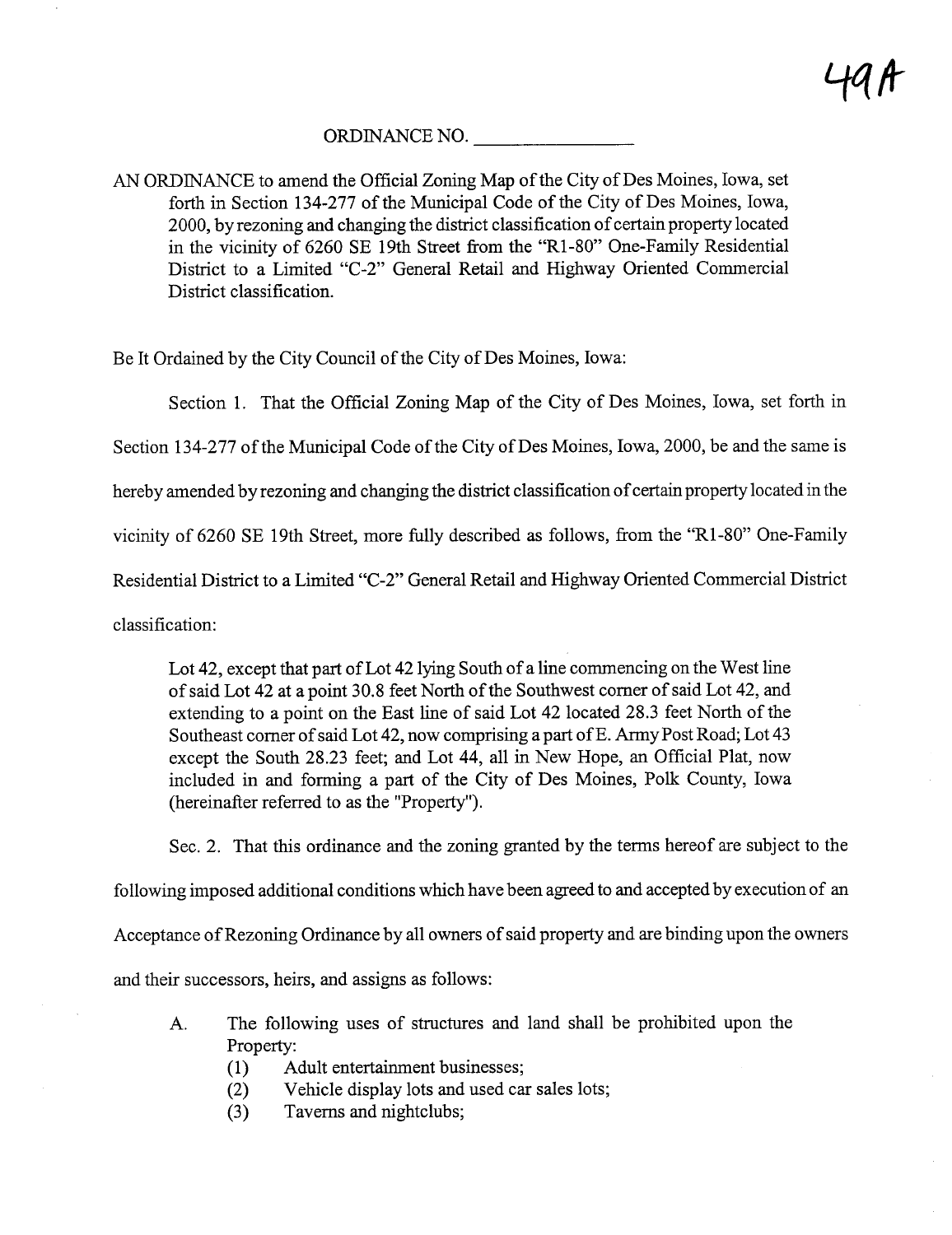- (4) Off-premises advertising signs; and,<br>(5) Garages for general motor vehicle rep
- (5) Garages for general motor vehicle repair
- B. The following standards shall apply to any use of the Property for miniwarehouse use:
	- (1) All storage unt building walls facing external to the site shall consist of a quality stone, masonr, or brick exterior materiaL.
	- (2) No storage access doors shall be oriented toward a public street or any adjoinig residential development.
	- (3) Fencing other than screen fencing along any public street shall be wrought iron or tubular metal construction coated black or a neutral tone, and should be broken up by masonry or stone pillars/columns that match the material on the storage buildings.
	- (4) The use of the Property shall be limited to mini-warehouse use and outside storage shall be prohibited.
- C. Provision of down-lit shielded lighting to avoid shining obtrusively onto adjoining properties.

Sec. 3. This ordinance shall be in full force and effect from and after its passage and

publication as provided by law.

Sec. 4. The City Clerk is hereby authorized and directed to cause a certified copy of the

Acceptance of Rezoning Ordinance, this ordinance, a vicinity map, and proof of publication ofthis

ordinance, to be properly filed in the office of the Polk County Recorder.

FORM APPROVED:<br>Cope K. Brown

Assistant City Attorney G:\SHARED\LEGAL\BROWNWORK\RZONlNG\Ells.doc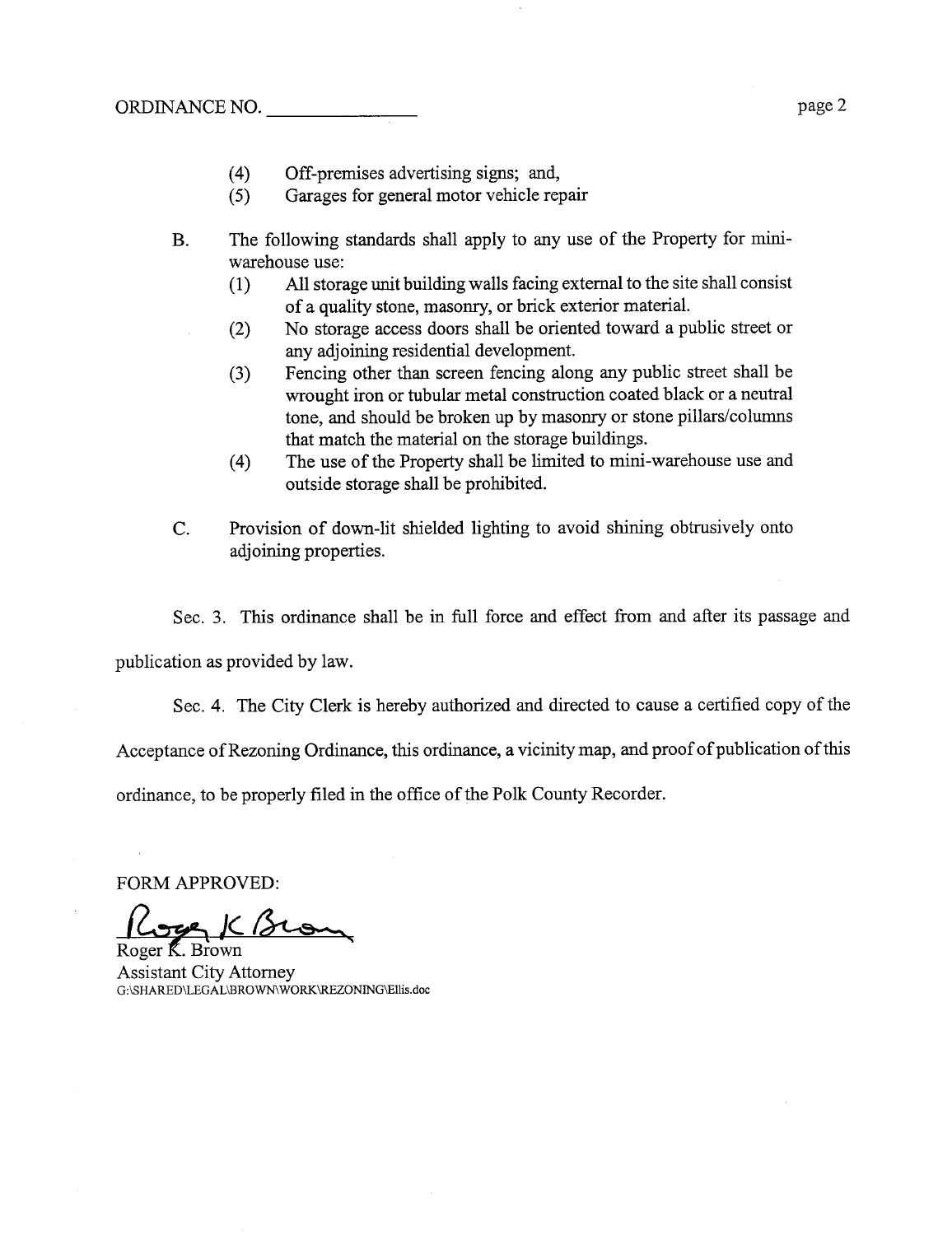| 49A |  |
|-----|--|
|     |  |

| Prepared by:       | Roger K. Brown, Assistant City Attorney, 400 Robert Ray Dr., Des Moines, IA 50309<br>515/283-4541 |
|--------------------|---------------------------------------------------------------------------------------------------|
| Return Address:    | City Clerk - City Hall, 400 Robert Ray Dr., Des Moines, IA 50309                                  |
| Taxpayer:          | No change                                                                                         |
| Title of Document: | Acceptance of Rezoning Ordinance                                                                  |
| Grantor's Name:    | James J. Ellis and Jamie M. Ellis                                                                 |
| Grantee's Name:    | City of Des Moines, Iowa                                                                          |
| Legal Description: |                                                                                                   |
|                    | Lot 42, except that part of Lot 42 lying South of a line commencing on the West line              |
|                    | of said Lot 42 at a point 30.8 feet North of the Southwest corner of said Lot 42, and             |
|                    | extending to a point on the East line of said Lot 42 located 28.3 feet North of the               |
|                    | Southeast corner of said Lot 42, now comprising a part of E. Army Post Road; Lot 43               |
|                    | except the South 28.23 feet; and Lot 44, all in New Hope, an Official Plat, now                   |
|                    | included in and forming a part of the City of Des Moines, Polk County, Iowa                       |

(hereinafter referred to as the "Property").

## ACCEPTANCE OF REZONING ORDINANCE

The undersigned hereby state, warant and agree as follows:

1. That we are the sole owners of the Property in the vicinity of 6260 SE 19th Street, more specifically described above.

2. That in the event the City of Des Moines, Iowa, acts to rezone the Property from the "R1-80" One-Family Residential District to a Limited "C-2" General Retail and Highway Oriented Commercial District classification, we agree and accept on behalf of the owners to the imposition of the following conditions to run with the land and be binding upon all successors, heirs and assigns as part of the ordinance so rezoning the Property:

- A. The following uses of structures and land shall be prohibited upon the Property:
	- (1) Adult entertainment businesses;<br>(2) Vehicle display lots and used can
	- Vehicle display lots and used car sales lots;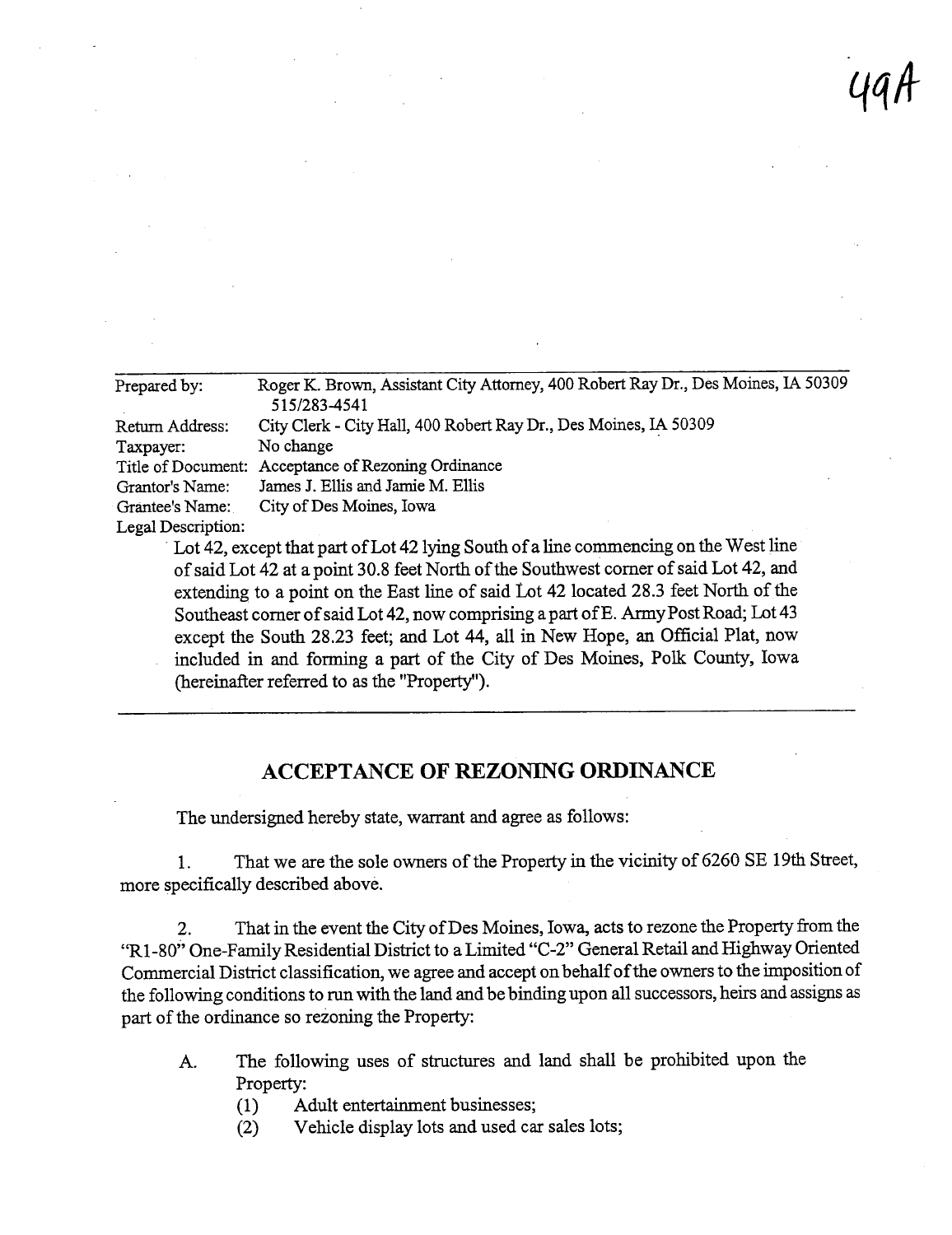Acceptance of Rezonig Ordiance page 2

- $(3)$  Taverns and inginuities,
- (4) Off-premises advertising signs; and,
- (5) Garages for general motor vehicle repai
- B. The following standards shall apply to any use of the Property for miniwarehouse use:
	- (1) All storage unt buildig walls facing external to the site shall consist of a quality stone, masonr, or brick exterior materiaL.
	- (2) No storage access doors shall be oriented toward a public street or
	- any adjoining residential development.<br>Fencing other than screen fencing along any public street shall be  $(3)$  Fencing other than serien fencing along any public street shall be  $(3)$ wrought iron or tubular metal construction coated black or a neutral tone, and should be broken up by masonry or stone pillars/columns that match the material on the storage buildings.
	- $(4)$ The use of the Property shall be limited to mini-warehouse use and outside storage shall be prohibited.
- C. Provision of down-lit shielded lighting to avoid shining obtrusively onto adioining properties.

3. A certified copy of the rezoning ordinance shall be attached hereto, and a certified copy of ths document and the rezonig ordiance shall be recorded by the City in the land records of the County Recorder to memorialize the rezoning of the Property as identified above.

4. That in the event any portion of the Property is hereafter rezoned to a district classification different from Limited "C-2", then this Acceptance shall be immediately terminated as applied to the real estate so rezoned on the effective date of such rezonig, and the conditions agreed to herein shall be rendered null and void, provided, if there be any such rezoning to a more restricted zoning classification, any then legal actual use of such real estate shall become a legal non-conforming use.

The words and phrases herein, including acknowledgment hereof, shall be constred as in the singular or plural number, and as masculine or feminie gender, according to the context.

James J. Ellis Jamie M. Ellis